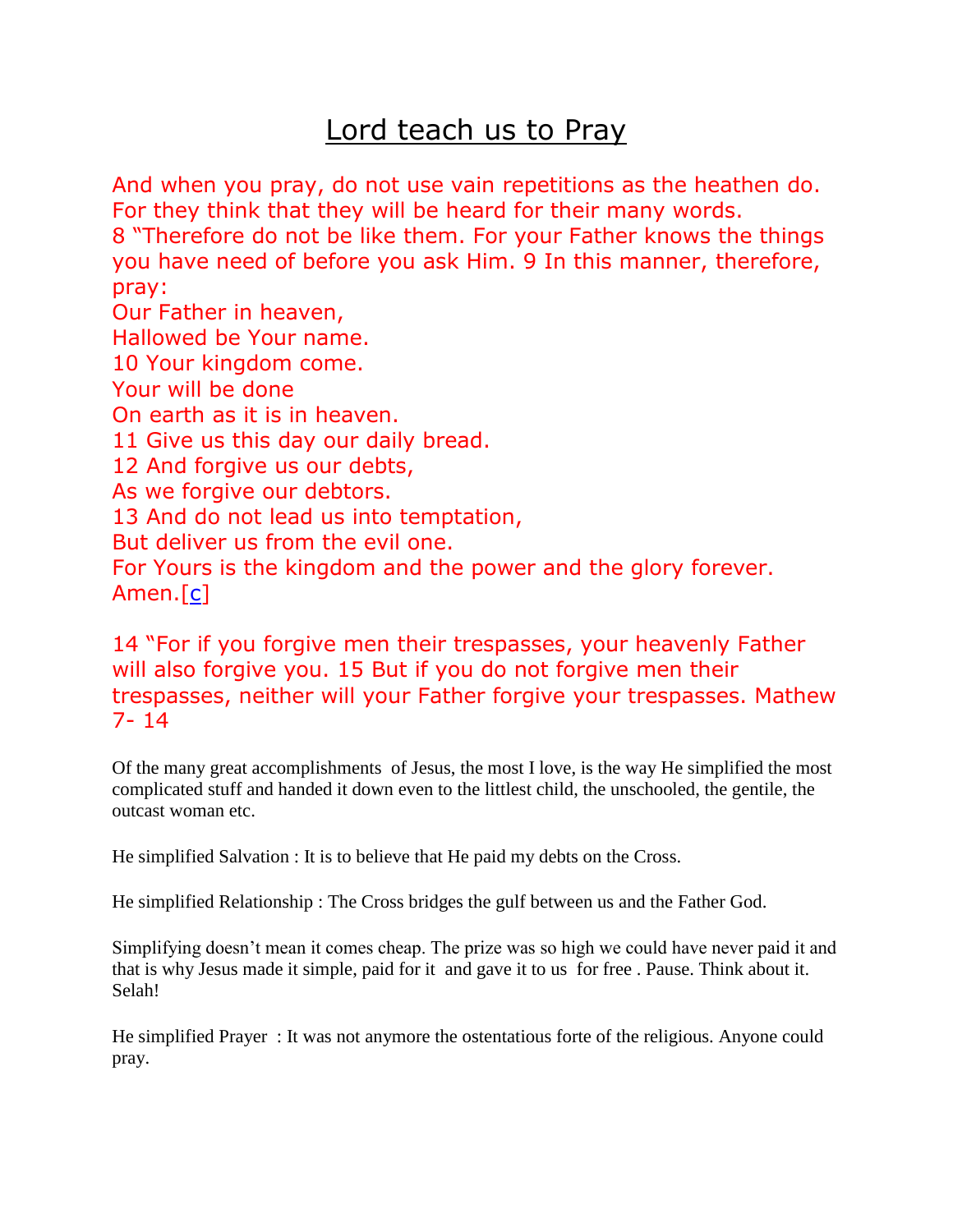Did you hear that : Anyone could pray. You, I, the sinner, the saint, the scientist, the believer, the unbeliever, a child, a teen, the sick and dying…anyone.

Anyone could speak to the Father.

Mind boggling.

These are the things which made the religious folks mad with fury against Jesus. He not only entered their territory but also distributed their goods for free.

Prayer has been jealously guarded as their obsessive possession.

That is why even His own disciples asked with hunger in their hearts, "Lord teach us to pray…" Luke 11,1

Jesus teaches them to pray right. Not to use big words, lofty style or high diction.

He makes it clear that the Father in heaven knows all that we need and so we need not send Him a need petition.

But Jesus changes the way we normally pray.

Prayer should start with the Great God who is our Father. We do not call anyone Father but the only one who gave birth to us.

When we are born of the Spirit then God has given us the great honour of calling Him our Father (For as many as are led by the Spirit of God, these are sons of God. 15 For you did not receive the spirit of bondage again to fear, but you received the Spirit of adoption by whom we cry out, "Abba, Father. Romans 8 : 14-15)

So we start prayer by personalizing God as our Father.

Then the focus is His Kingdom. That was the focus of the ministry of Jesus when He was on earth. He went around preaching about the Kingdom.

He preached about the Kingdom of God to be realized within us : The Kingdom that will come into our hearts when we live following the footsteps of Jesus, following the words of Jesus.

Then we pray for God's will to prosper in our lives. When we really pray this, God should have the right to decide the way of our lives. But sadly we pray for His will, but in reality we do not want God's will to prosper in our life. We want our wills to happen and we pray that God will prosper our will in our lives. This is the reason for so many needless complications and confusions in our lives.